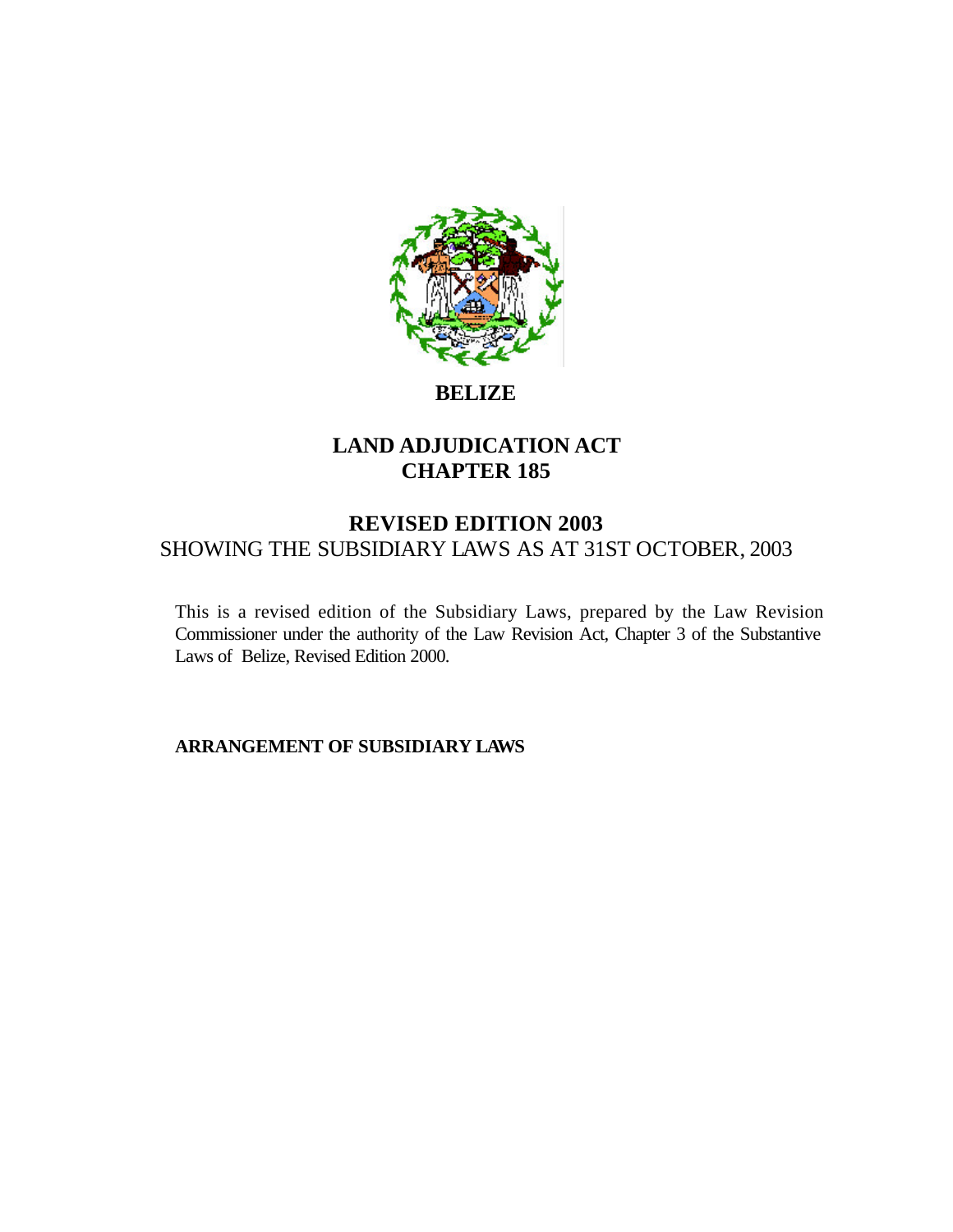

**BELIZE**

# **LAND ADJUDICATION ACT CHAPTER 185**

# **REVISED EDITION 2003** SHOWING THE SUBSIDIARY LAWS AS AT 31ST OCTOBER, 2003

This is a revised edition of the Subsidiary Laws, prepared by the Law Revision Commissioner under the authority of the Law Revision Act, Chapter 3 of the Substantive Laws of Belize, Revised Edition 2000.

This edition contains a consolidation of the following laws- Page

**LAND ADJUDICATION ACT (COMMENCEMENT)**

**ORDER** 3 - 4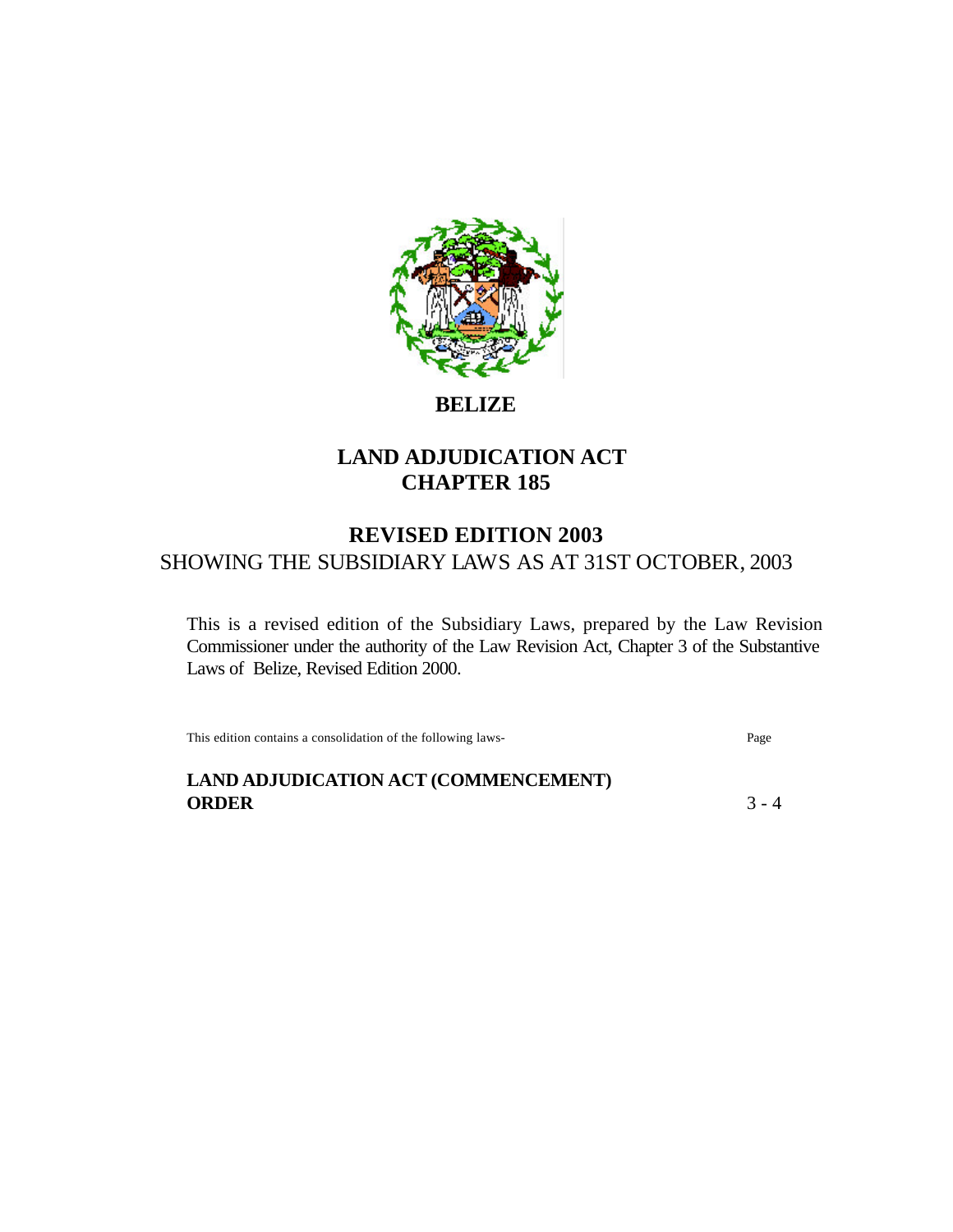*Land Adjudication* **[CAP. 185**

3

## **CHAPTER 185**

## **LAND ADJUDICATION ACT (COMMENCEMENT) ORDER**

## **ARRANGEMENT OF PARAGRAPHS**

 $\overline{\phantom{a}}$  , where  $\overline{\phantom{a}}$ 

- 1. Short title.
- 2. Commencement of Chapter 185.

**THE SUBSIDIARY LAWS OF BELIZE REVISED EDITION 2003**

Printed by the Government Printer, No. 1 Power Lane, Belmopan, by the authority of Printed by the Government Printer,<br>
No. 1 Power Lane,<br>
Belmopan, by the authority of<br>
the Government of Belize.